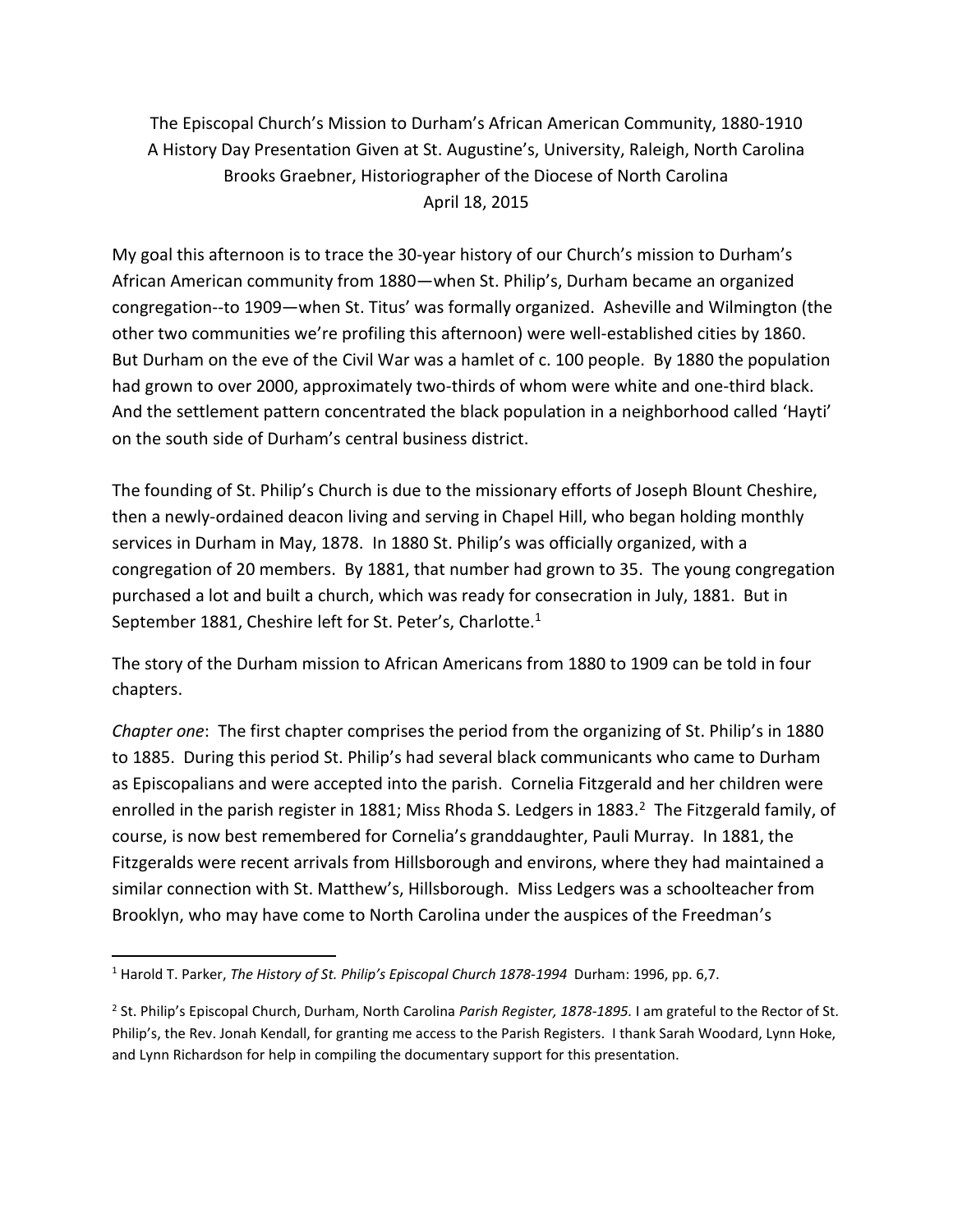Commission or a successor organization. Most of what we know about her we learn from Pauli Murray's *Proud Shoes* and other Fitzgerald family papers. We know that Pauline Fitzgerald, the oldest of the Fitzgerald daughters, was enrolled in Miss Ledgers's school before she went off to St. Augustine's. And we know that Miss Ledgers was invited to stay with the Fitzgeralds during school holidays. The close connection is confirmed by the evidence of the St. Philip's parish register, where we find recorded that on July 12, 1885, the youngest of the Fitzgerald children, Annette Roberta Fitzgerald, was baptized, and that Miss Ledgers was one of the baptismal sponsors, along with William Lewis Wall and Mrs. Robert F. Webb.<sup>3</sup>

This acceptance of a select number of black members in a predominantly white congregation is actually fairly typical of the period and consistent with antebellum patterns of race relations within the church. By virtue of status, education, and even family connections, Cornelia Fitzgerald and her family were relatively easy to assimilate and had longstanding connections to the Episcopal Church; presumably the same could be said of Miss Ledgers, whom Pauli Murray referred to as "a refined young woman from Brooklyn, New York, who had been trained and sent south by the Episcopal Church."<sup>4</sup> So even though the Fitzgeralds and Miss Ledgers were identified as "(col.)" in the parish register, they were worshipping alongside white members: in the same building, at the same time.

In addition to black membership drawn from the ranks of Episcopalians moving to Durham and joining St. Philip's, there was also an intentional outreach to the African Americans of Durham. In January, 1882, an Episcopal priest relocated to Durham, and although not formally put in charge of St. Philip's, began conducting services there. His name was Charles J. Curtis, and in 1882 his principal occupation was being the owner, publisher, and editor of the diocesan newspaper, the *Church Messenger.* Curtis was already familiar with the Durham area because he had served as rector of neighboring St. Matthew's, Hillsborough from 1872 to 1880. In February, 1882, after just one month in Durham, Curtis published an account of his outreach to Durham African Americans in the *Church Messenger*.

Curtis asked for and received permission to hold a special service for African Americans at St. Philip's on a Sunday afternoon. At the service, which several members of the regular St. Philip's congregation "attended to testify to their interest in this work," Curtis offered a few prayers, a passage of scripture, plenty of hymns, and an extemporaneous sermon during which he came down from the pulpit and preached in the aisle. So well received was this service, that Curtis was asked to preach in the African Baptist Church in Hayti the following Sunday, at 3:00 and

<sup>3</sup> *Parish Register 1878-1895*

<sup>4</sup> Pauli Murray, *Proud Shoes: The Story of an American Family*, Harper & Row: 1956, 1978. p. 237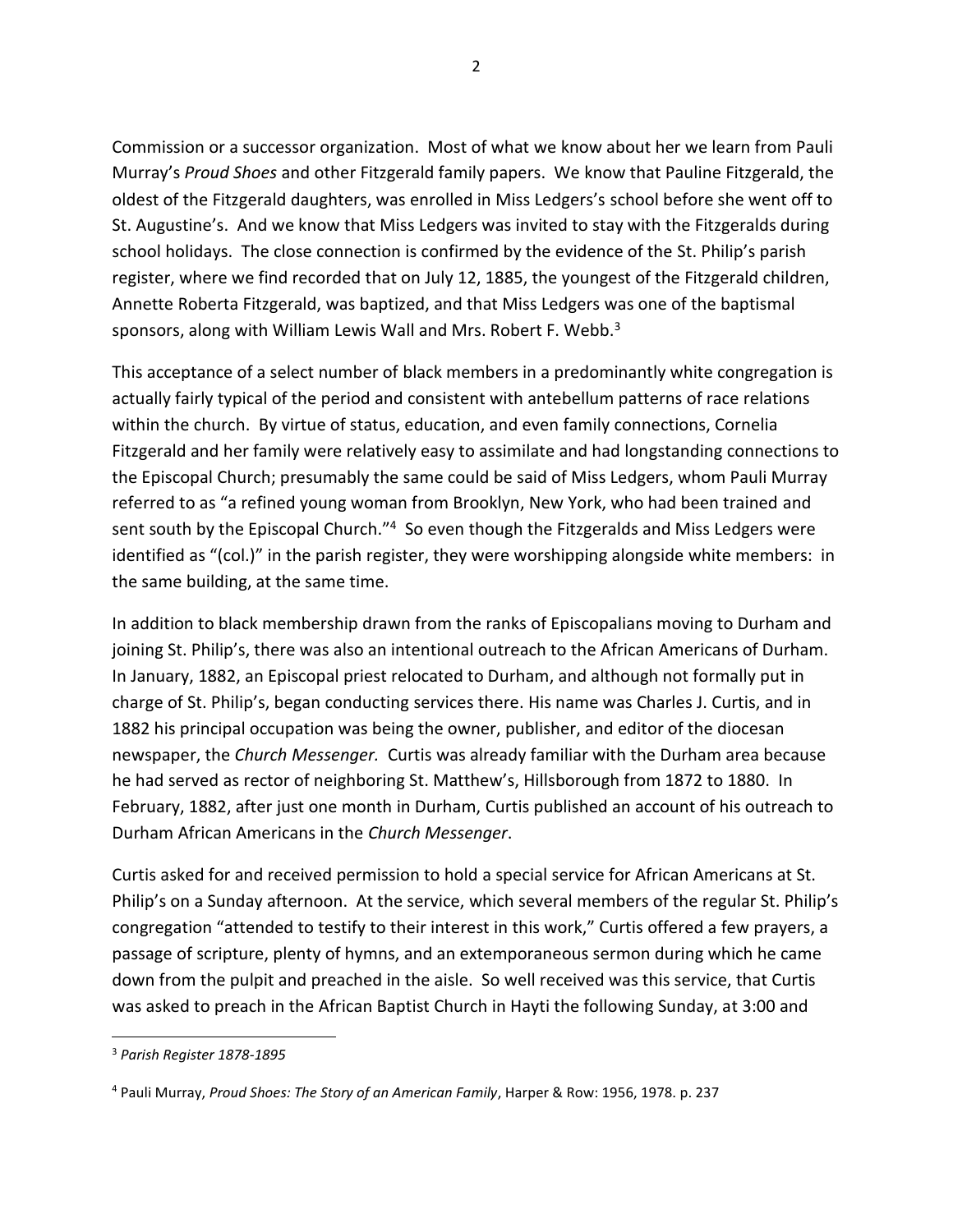7:30 p.m. The account of these services ends with these words: "We hope others who are doing the same work may be encouraged to go on, and still others may be induced to undertake it. The Church's opening for doing good is a grand one, and most urgent and promising."<sup>5</sup> Unfortunately, Curtis remained in Durham for only a year, so his outreach produced no sustained efforts at the time.

*Chapter two*: The second chapter begins during the tenure of the Rev. T.M.N. George (1886- 1890), when St. Philip's did initiate a much more robust mission to the Hayti community of Durham. We first read about the mission in the 1887 annual parochial report the Rev. Mr. George submitted to the Diocese: "I have secured the use on Sundays of a public schoolroom in 'Haiti,' a colored quarter of Durham, and have there begun work among the colored people. A colored student from St. Augustine's Normal School comes up every week to assist me in the work. We pay his expenses. Regular services are held, and a Sunday School numbering 25 scholars has been gathered. Thus far the work is something of an experiment, but I hope much from it. We need help to build a chapel and to push on the venture to success."<sup>6</sup>

The following year, George filed an update on his mission experiment. "By the consent of Miss Ledgers, the teacher, who is a communicant of the Church, and with the approval of the "trustees" (colored men), I have been enabled to practically turn a flourishing colored school into a Parish school. By paying the tuition of 16 scholars, I obligate them to attend the colored Sunday School, which I conduct on Sunday afternoons. But the entire school, ranging in numbers from 30 to 60 scholars, are, during the week, taught the Church Catechism and the use of the Prayer Book. I trust that ere long a colored Deacon may be sent to assist in this important work."<sup>7</sup>

The fruits of this initiative can be seen in the parish register and parochial reports. On November 13, 1887 the register contains an entry for the baptism of Lessie Williams (colored infant) at the "Public School House at 'Hayti.'" The baptismal sponsors were Miss R.S. Ledgers, Mrs. Dunstan[sp?], and Mrs. F.P. Capps, all three described as 'colored.' The clergyman conducting the baptism was T.M.N. George.<sup>8</sup> This sets the pattern for subsequent mission baptisms registered at St. Philip's in 1888 and 1889. They all took place in the Hayti school

<sup>5</sup> The *Church Messenger* 3, no. 41 (February 23, 1882). For an earlier account of Curtis preaching to an African-American congregation in Hillsborough, see the *Church Messenger* 2, no. 21 (October 5, 1880).

<sup>6</sup> *NCDJ 1887*, p 86

<sup>7</sup> *NCDJ 1888*, p 91

<sup>8</sup> *Parish register 1878-1895* p. 50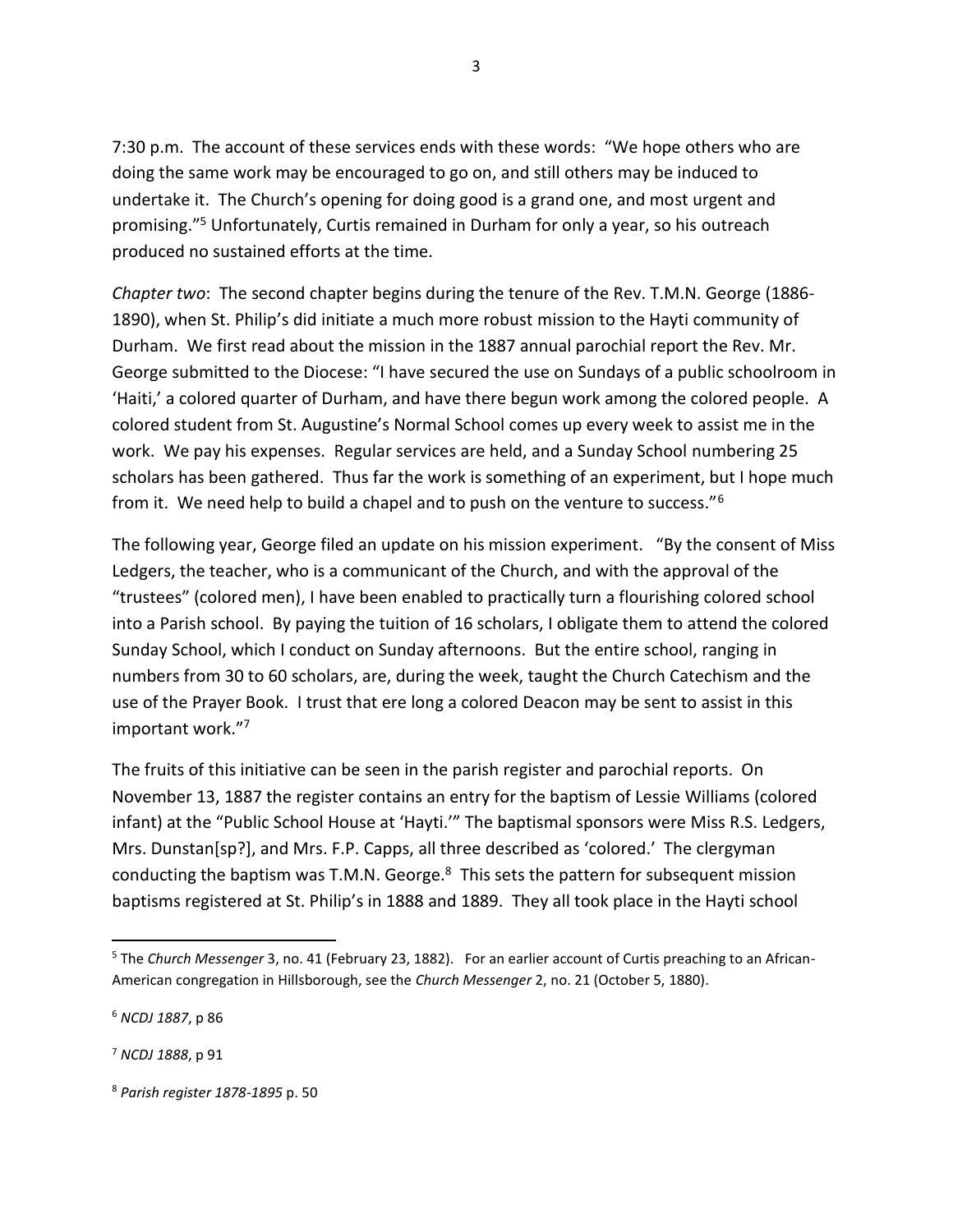room; they all had Miss Ledgers for one of the sponsors. What is more, on Trinity Sunday 1888, Bishop Lyman visited the Hayti school room and confirmed Emma Hall and Zachariah Taylor Ivins as part of his Episcopal visitation to St. Philip's that day.<sup>9</sup>

For his 1889 parochial report to the diocese, Mr. George let statistics tell the story. He listed 3 colored families within the parish and 12 colored members; 4 baptisms, 2 confirmations, and 6 colored communicants; a colored Sunday School with one teacher, two officers, and 40 children (10 male; 30 female), and a colored Parish School with 5 males and 34 females.<sup>10</sup> A similar report filed for 1890 by George's successor, the Rev. C. J. Wingate, indicated an increase in the total number of black members to 20 and 5 additional baptisms, with the school statistics holding steady.<sup>11</sup>

What, then, can we say about these early years of mission activity in the Hayti neighborhood? For one thing, we can see that the mission conformed to the longstanding pattern and priorities set forth by Bishop Atkinson and others. It focused on educational uplift; it drew on Northern help; it sought to cultivate black leadership. For another, we can see that a good beginning had indeed been made; one crowned with evidence of early success. The mission enjoyed the personal leadership and initiative of the rector, who invested his Sunday afternoons in teaching and holding services. Moreover, it built upon the good work already being done by Miss

Ada Richmond

Lina McCracken

<sup>9</sup> *Parish register 1878-1895* pp. 52, 56, 58. Service of Confirmation recorded p. 80; additional communicants listed, p. 90. Note that not all these numbers are attributable to the missionary efforts in Hayti: the Fitzgeralds removed temporarily to Southern Orange County in 1887; the Smiths (Benjamin and Minerva) and Lina McCracken were black Episcopalians who joined St. Philip's from Tarboro and Fayetteville respectively.

Here is a listing of the names of the black members of St. Philip's in the 1880s recorded in the Parish Register: Cornelia Fitzgerald and her children Mary Pauline, Mariah, Charles Thomas, Sallie, Agnes, and Annette Roberta Rhoda S. Ledgers

William H.A. & Diana Williams and their child Lessie

Benjamin & Minerva Smith and their child Arie; also Nora Williams, Arie's child

Wilson & Magnolia Banks and their children William, Cannon, Rixie Lula, Wilson, Edgar, Lillie, and Napoleon Emma Hall

Zachariah Taylor Ivins

<sup>10</sup> *NCDJ 1889* p 85

<sup>11</sup> *NCDJ 1890* p 125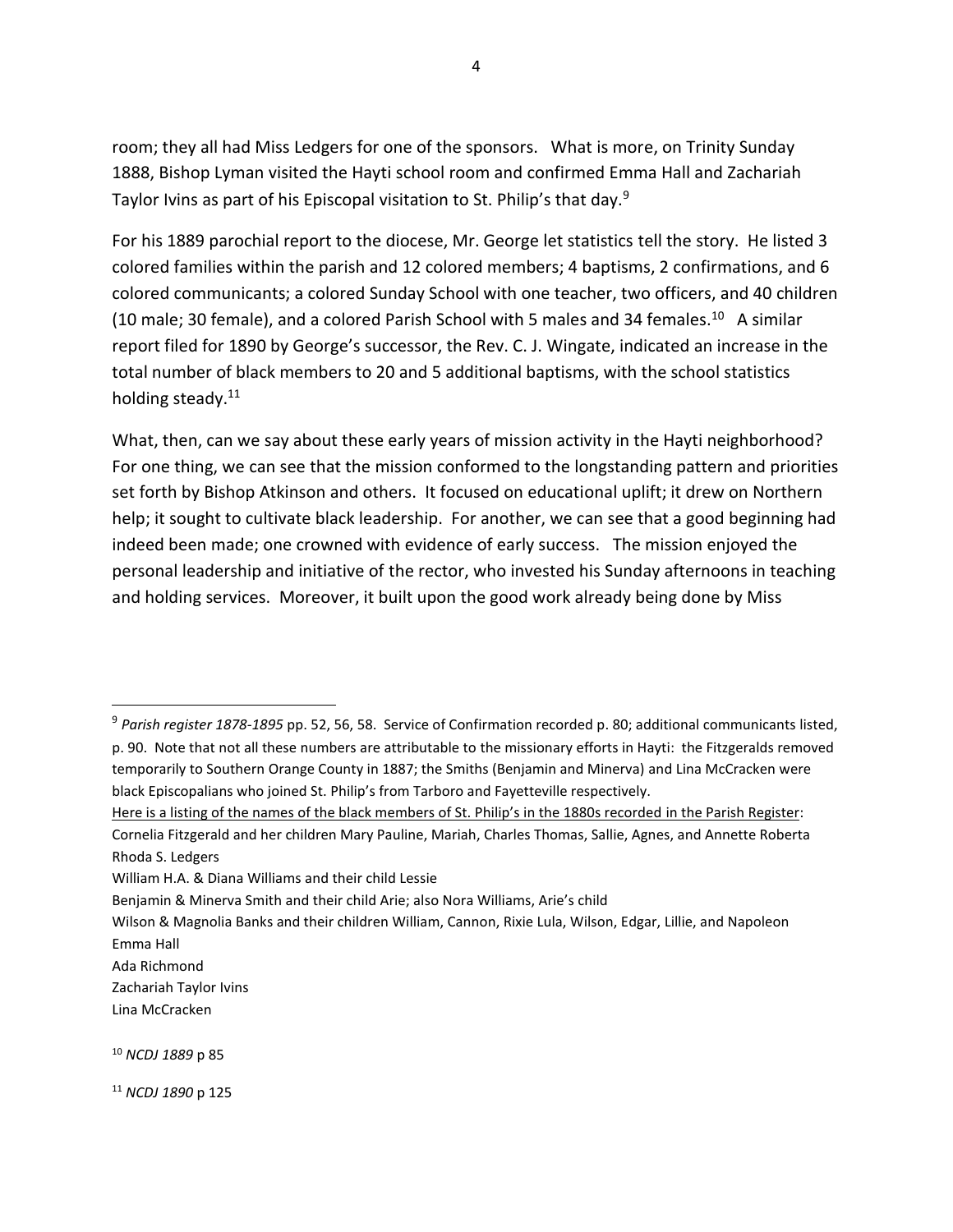Ledgers, the schoolteacher, who evidently forged an active and effective partnership with the rector in the conduct of the mission.<sup>12</sup>

But in retrospect the inherent weaknesses of the mission effort were likewise apparent. To be sure, this effort was being done in the name of St. Philip's, but none of the activity was located at St. Philip's and did not significantly engage the ongoing life of the parish itself. All the classes and all the services, including confirmations, were conducted in the Hayti neighborhood, and it is not evident from the record whether any of the new black members of St. Philip's were ever actually welcomed there. Equally telling is the fact that the mission failed to gain the necessary support from the parish for a building of its own. Although the rector identified it as a mission priority from the outset, it never happened. And as we shall see in the next chapter of our story, it was a critical factor in the decision to abandon the mission altogether in 1895.

*Chapter 3:* The 3rd chapter comprises the period from 1890 to 1895. For St. Philip's, this was a time of flux, with three different rectors and extended interims over a six-year span; for the mission in Hayti, it was likewise a time of flux. The difference was this: the parish revived after 1895 and sported new growth; the mission was allowed to wither.

Important changes were signaled in the reports filed for the 1891 diocesan convention. Although the Rector, C.J. Wingate, reported three confirmations of blacks, he gave no other statistical indication of mission growth; indeed, the number of scholars listed for both the Sunday school and the Parish (day) school, had dropped from 40 to 25. The numbers enrolled in the day school dropped again in 1892, this time to 17.

Perhaps even more fateful for the future of the Durham mission was the creation in January, 1891 of the position of Archdeacon for Colored Work in the Diocese. Durham, indeed, was the first place that the new Archdeacon, William Walker, came to see. He filed the following report: "On the first Sunday in Lent [1891] I visited Durham, celebrated the Holy Eucharist in the morning, and in the afternoon said Evensong and catechized the children of the Sundayschool. The next day I visited the day-school taught by Miss Dancey."13

 $12$  A 1911 report about the early efforts to establish a black mission in Durham acknowledges, in addition to the work of Miss Ledgers and the Rev. Mr. George, that "Mr. W. L. Wall for a long time acted as layreader and superintendent of the Sunday school." William Lewis Wall was a founding member and officer of St. Philip's. Unfortunately, his involvement did not translate into a more widespread parish support for this effort. See Robert J. Johnson, "St. Titus Chapel" *The Carolina Churchman*, May, 1911 p. 11.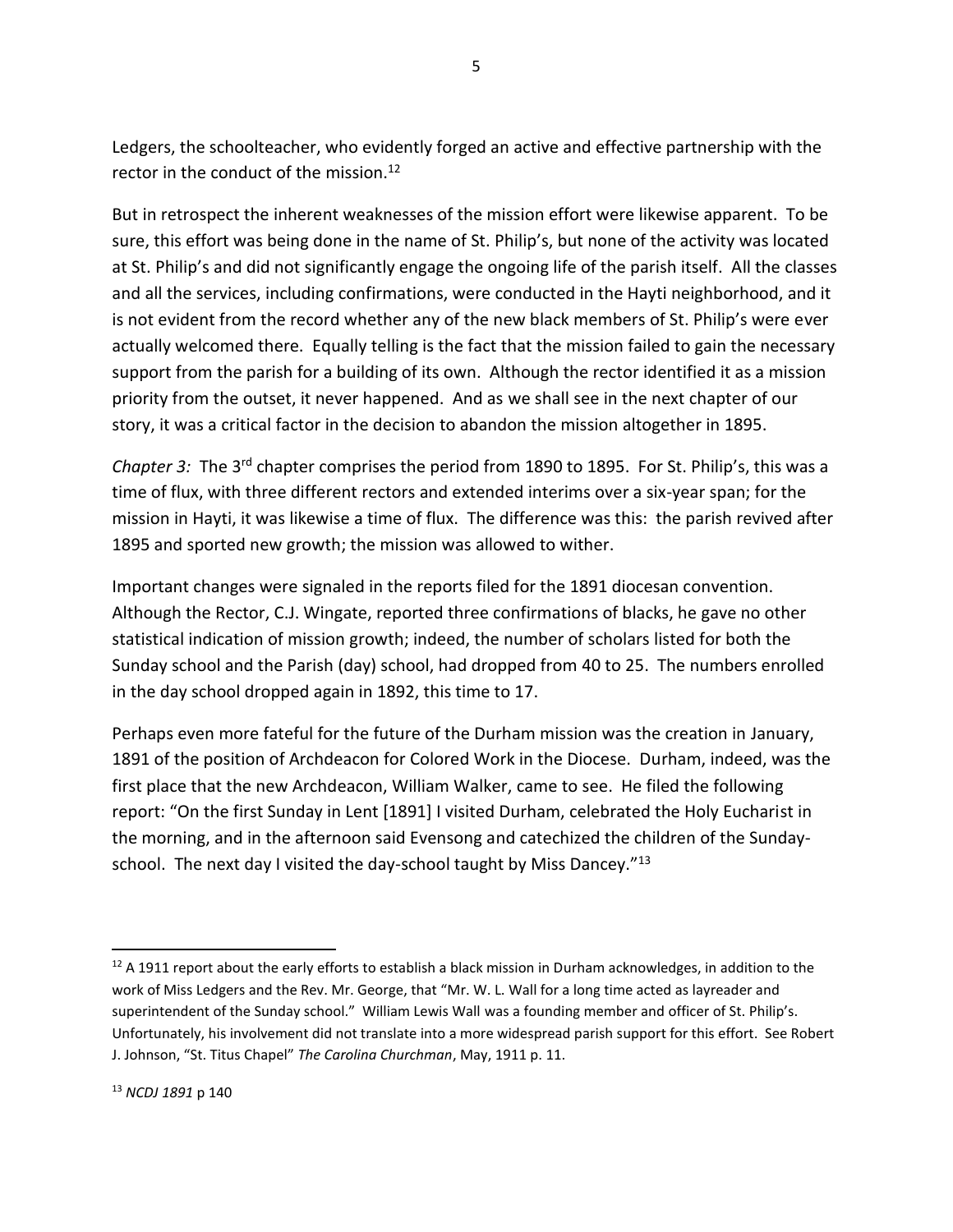Having an officer of the diocese devoted to supporting work among African-Americans could be seen as a positive step. It allowed for coordinating and marshaling resources beyond existing local efforts. Durham, indeed, was one of the direct beneficiaries of this change. In 1892, Archdeacon Walker reported that the National Church's General Missionary for the South, W. H. Wilson, had been assigned to North Carolina and had spent his first six months in Durham.<sup>14</sup> The following year saw an even greater commitment on the part of the diocese for this particular work. The Rev. Franklin L. Bush agreed to extend his efforts in black ministry to include Durham as well as Pittsboro. Bush, a Harvard-educated priest from Massachusetts, came south in 1878, and after serving white congregations in Lenoir and Oxford, NC, committed himself in 1883 to work with black congregational development, principally at St. James, Pittsboro, which grew during his tenure into one of the largest black congregations in the diocese.

A priest of Bush's commitment and experience brought immediate attention to the mission effort in Durham. In 1893, Bush filed the first separate parochial report for what was titled "St. Philip's Mission (Colored)." He reported 8 families, 12 communicants, and 35 total members; the Parish School retained its one teacher and 25 scholars. He went on to explain that he was holding services in Durham twice a month, still in the small room rented for a day-school. "The Rector of St. Philip's Church has held a Sunday-school or service on the alternate Sunday evenings in the same place."<sup>15</sup>

Alas, this renewed effort was not sustained. Bush died unexpectedly at age 49 in July, 1893, just ten months after beginning his work in Durham. For 1894, the Rector of St. Philip's, Stewart McQueen, simply filed a paragraph about the Colored Mission in Durham at the end of his parochial report. He did not include the work in his parochial statistics, but stated for the record that "[t]he Colored Mission in Durham has had a day-school of twenty-two scholars and a Sunday-school of twenty. There are about eight communicants connected with the work."<sup>16</sup> The end came soon thereafter. We read in the Archdeacon's report for 1895 that "[t]he work at Durham was of such an unpromising nature that, with the consent of the Bishop, the teacher of the day school was removed to Pittsboro. While we had no property at Durham, and were obliged to rent a very small and inconvenient room, we had at Pittsboro a schoolhouse which

<sup>14</sup> *NCDJ 1892* p 138

<sup>15</sup> For Bush's life and career, see notice in *NCDJ* 1894; for St. James, Pittsboro, see statistical chart of black missions in *NCDJ 1893*, p 149; for St. Philip's mission, see *NCDJ 1893*, p 104.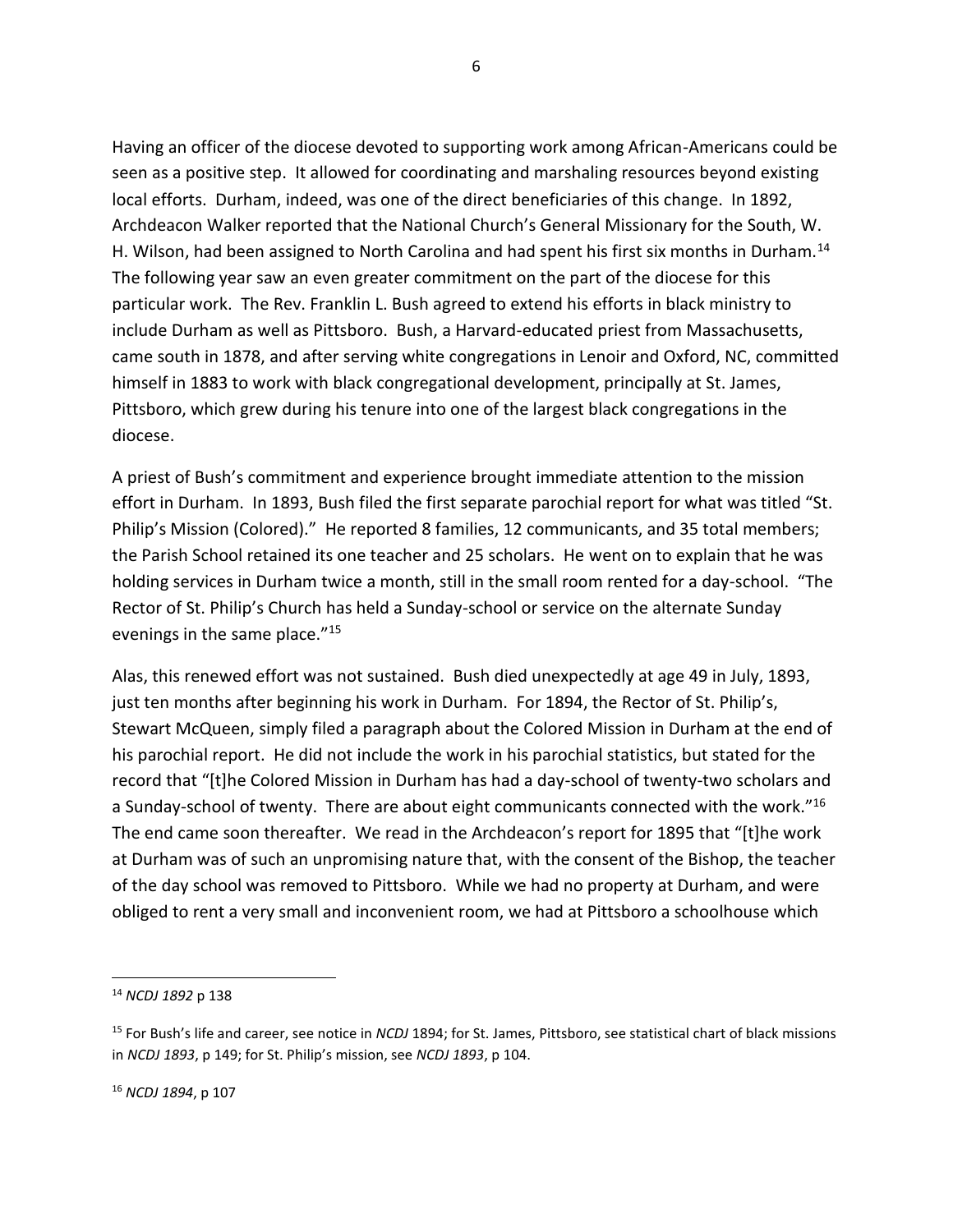was unused, and we thought best to utilize it. We hope to revive the work in Durham in the near future with better prospect of success."<sup>17</sup>

*Chapter 4*: Those hopes for revival would have to wait 14 years, until Henry B. Delany became Archdeacon for Colored Work in 1908. Delany made it a mission priority to secure the services of a black clergyman in Durham, appointing recent St. Augustine's graduate Robert J. Johnson to the post. Johnson met with the remnant of black Episcopalians in Durham, beginning in 1909, to form what would be called "St. Titus Chapel." These included Delany's close personal friends, the Fitzgerald sisters, Pauline and Sallie. The Archdeacon had known and worked with Pauline for almost 30 years, from their time together at St. Augustine's in the early 1880s.<sup>18</sup> By 1910 the fledgling congregation had secured an option on a site at the corner of Pine and Proctor Streets, containing two buildings: one of which was converted into a chapel and the other into a rectory.<sup>19</sup> Thus began the 4<sup>th</sup> chapter in the story of the Episcopal Church's mission to Durham's black community.

In the intervening years, the eyes of the Diocese and St. Philip's were directed elsewhere.<sup>20</sup> In 1895, St. Philip's entered into a period of growth and prosperity and looked to the burgeoning mill communities of East and West Durham as its principal mission fields. The Diocese

<sup>19</sup> The following account of ministry at "St. Titus Chapel" appeared in *The Carolina Churchman* for May, 1911, p.11, authored by the Priest in Charge, the Rev. Robert J. Johnson. He wrote: "The inability to raise funds and erect a mission building in this town caused the work to fail. The nearest attempt to build was during Archdeacon Pollard's administration, but he died before he could accomplish it. His successor, the Rev. H. B. Delany, planned as soon as he was inducted into office to revive this work. He sent the Rev. Robt. J. Johnson to this field as soon as he had finished his course at the Divinity school. The work was revived in 1909. The present rector visited Durham immediately after his ordination at St. Augustine's School, Raleigh, and met the members at the residence of Miss Kate R. Truman. Nine people were present at this meeting. . . . In September [1910] we secured an option on a site that contained two buildings, one two room building that was later converted into a chapel and five room house now used as the rectory. This site is a corner lot [at the intersection of Pine and Proctor] in the heart of a negro community and cost \$1700."

<sup>20</sup> In 1903 and 1904, Archdeacon John Pollard included Durham in his statistical report published in the Convention Journal, reporting 4 families and 7 communicants both years. There are no reports for Durham in the Journals for 1896 to 1902, nor in the years 1905 to 1908. The Archdeacon wrote the following notice for 1903: "The Durham Mission came through the earnest request of a number of communicants living in that town who felt the need of Church services. To succeed we must have a chapel as a permanent place of worship." See *NCDJ 1903*, p 81; 125 and *NCDJ 1904*, p 133.

<sup>17</sup> *NCDJ 1895*, p 128

 $18$  The close connection between Henry B. Delany and the Fitzgeralds (and the founding of St. Titus's) is described in Pauli Murray, *Song in a Weary Throat: An American Pilgrimage* New York: 1987 pp 48, 49; 70.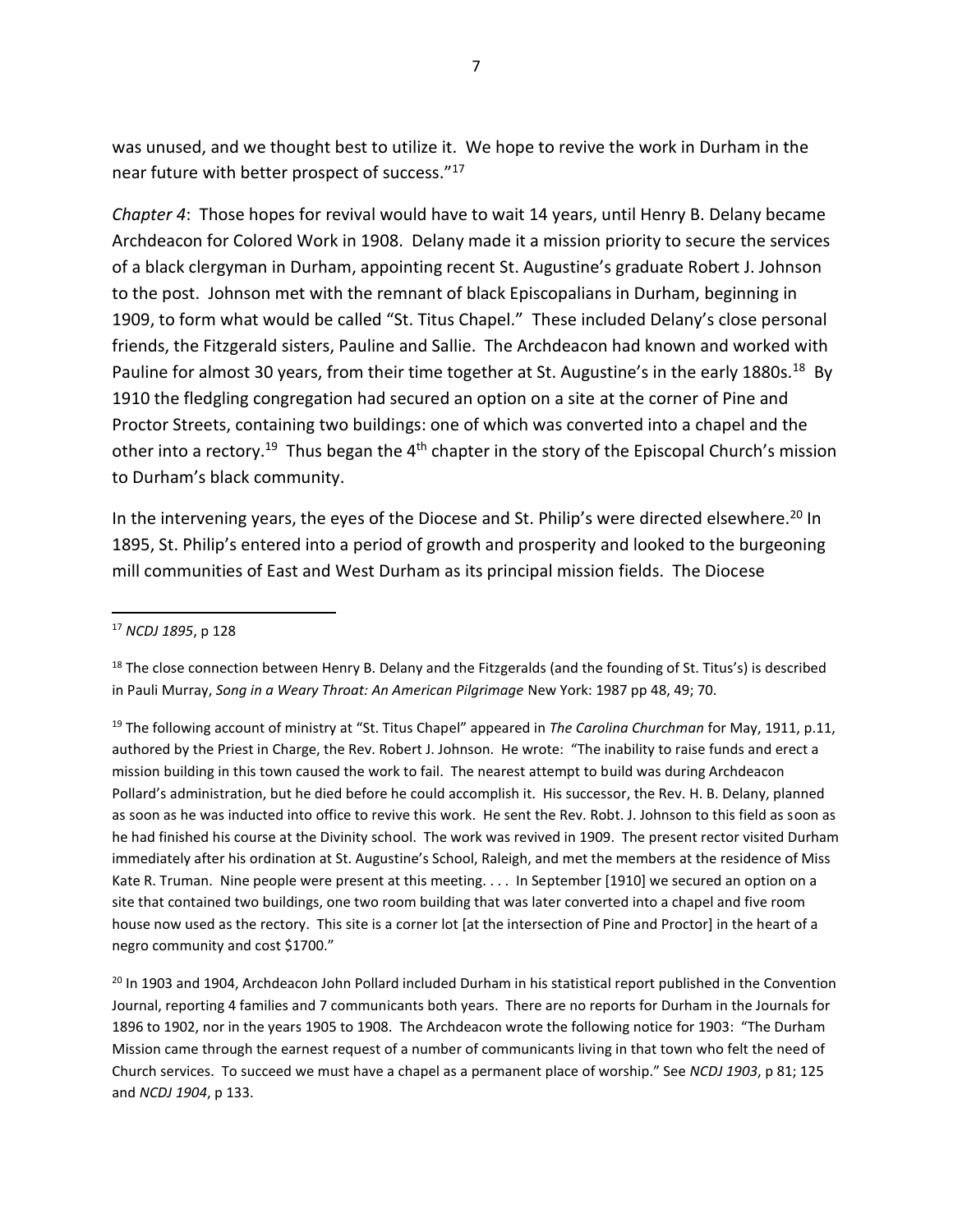continued to support African-American missions, but the work generally remained poorly funded. After only one year on the job, Archdeacon Walker had this to say about the state of mission work with African-Americans throughout the diocese:

It appears to me that no such opportunity for missionary work has ever been given to the Church to do anywhere as is presented to the Church in the work amongst the colored people that is flung right at her doors. This work has never yet been touched by this Diocese, and there can be no great advance made, and no aggressive work undertaken, until it is recognized as a part of the missionary work of the Diocese. If each Parish could feel its responsibility to reach all the souls within its borders, an impetus would be given to this work which it never yet has had, and cannot have until the responsibility is recognized and acted on. $^{21}$ 

The Archdeacon could have been speaking directly to St. Philip's. But the charge was not heeded, in part because it was increasingly easy to marginalize this work throughout North Carolina; to make it just one option for mission and ministry among others—and a poor one at that. The 1890s were the decade when Jim Crow became the law of the land throughout the South and efforts at biracial coalition-building were ruthlessly crushed. The Diocese, perhaps inadvertently, only strengthened these tendencies by consigning this work to an Archdeacon who would work exclusively in this field. As Walker himself was aware, true success would only come when white congregations made this a mission priority. Instead, it was treated separately—and unequally—from other local and domestic mission work.

Looking back, Historian Harold Parker called the demise of St. Philip's black mission efforts "a casualty of the incessant turnover of clergy at St. Philip's [in the early 1890s]."<sup>22</sup> Parker's assessment does remind us of the crucial role that clergy leadership can play in effective mission work. The enterprising Mr. George and the dedicated Mr. Bush showed what could be done in Durham. But Parker's comment overlooks the importance of lay leadership and support. Any early success and stability that the St. Philip's mission enjoyed should also be attributed to the work of the black schoolteacher and communicant of St. Philip's, Miss

<sup>&</sup>lt;sup>21</sup> *NCDJ 1892* p 139. Walker issued a similar assessment and appeal in his 1896 report: "It is a source of deep anxiety that this work is so little extended throughout the Diocese, and that so little interest is taken in it by the Clergy and people of the Diocese. If the Parishes as well as the Diocese would adopt it as their own legitimate work, which it is for their best interest to do, and would look upon it as a missionary work of paramount obligation, much could and would be done. Its importance has not been adequately considered by the Diocese as a factor in its life, and until this impetus shall be given to it we cannot expect wide-spread results." *NCDJ 1896,* p 113.

<sup>22</sup> Parker, *History of St. Philip's*, p. 11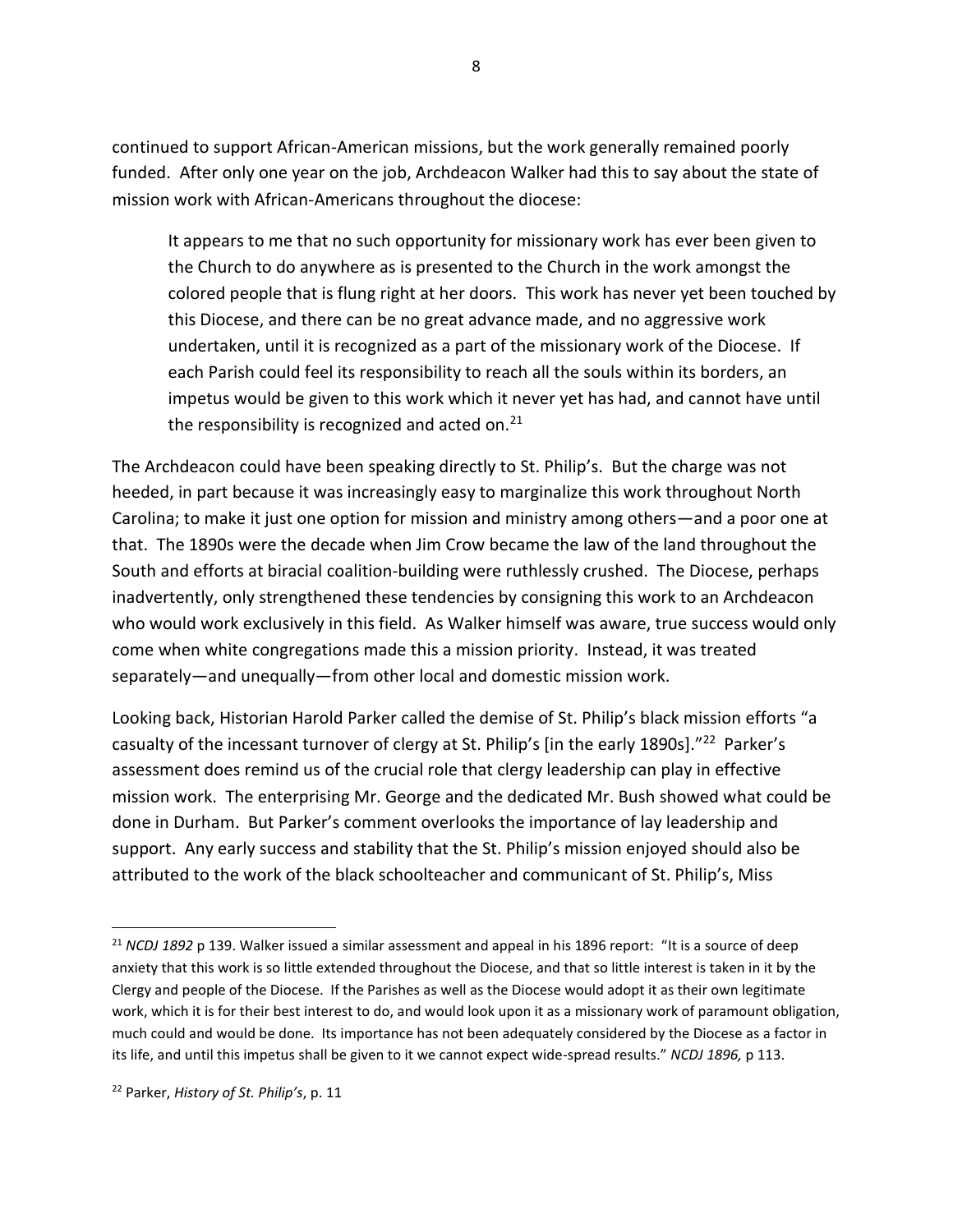Ledgers, who made the Church credible to black Durham by her loyalty to the Church and its mission.<sup>23</sup> Likewise, we must celebrate the remarkable persistence of the Fitzgerald family, who also remained loyal to a Church which frequently rebuffed them and marginalized the exercise of their talents, but who seized the opportunities afforded them by Archdeacon Delany in 1908 to finally build something durable in Durham.

Indeed, it was the absence of a decent gathering space that did more than anything else to contribute to the demise of the mission effort. What, we might ask, would have happened if St. Philip's had started this mission in its own church building, instead of a schoolroom in Hayti? Or if steps had been taken early on to do what Mr. Green said needed to be done, to build a chapel in the black community? Pursuing either of these options would have increased direct parish involvement in the enterprise, and a better opportunity for the work to flourish. Where white parishes did make that investment, as at Trinity, Asheville, black congregations prospered.<sup>24</sup>

Let me conclude with the prescient words of Walker's successor as Archdeacon for Colored Work, the Rev. John H. M. Pollard, who said at the close of the 1890s:

Neat, comfortable, and substantial churches would do more for the cause than any amount of preaching. Indeed we must first get hold of the people and then instruct them, and to do this we must have comfortable houses wherein we can invite them and *then* the way will be easy.

But some may say that the colored people are not prepared for the *Church.* We believe that is true, and for that very reason are the more urgent to carry the Church to them. If the Holy Apostles had waited till the people were prepared for the Church, this whole Western world would still be in heathen darkness. The world was not prepared for the

<sup>&</sup>lt;sup>23</sup> The details of Miss Ledgers's life and career are not currently well known. Researching the 19<sup>th</sup>-century Brooklyn Episcopal churches and the various organizations that helped send black teachers to the South might reveal more. The mention in Archdeacon Walker's 1891 report (cited above) of meeting with the Durham schoolteacher "Miss Dancey" could indicate that Miss Ledgers left Durham about the same time as the Rev. Mr. George. Manuals of the Corporation of the City of New York and Annual Reports of the Board of Education of the City & County of New York show that in 1859, 1862, 1864, 1865 and 1869 she is listed as **RHODA S. LEDGERS** teaching in the Girls' Department of Colored School No. 1 in Brooklyn's Fourteenth Ward at 135 Mulberry Street. In 1862 her salary is listed as \$175. In 1862 her address is listed as 71 Tillary Street, Brooklyn; in 1865 it is 22 Chapel Street, Brooklyn.